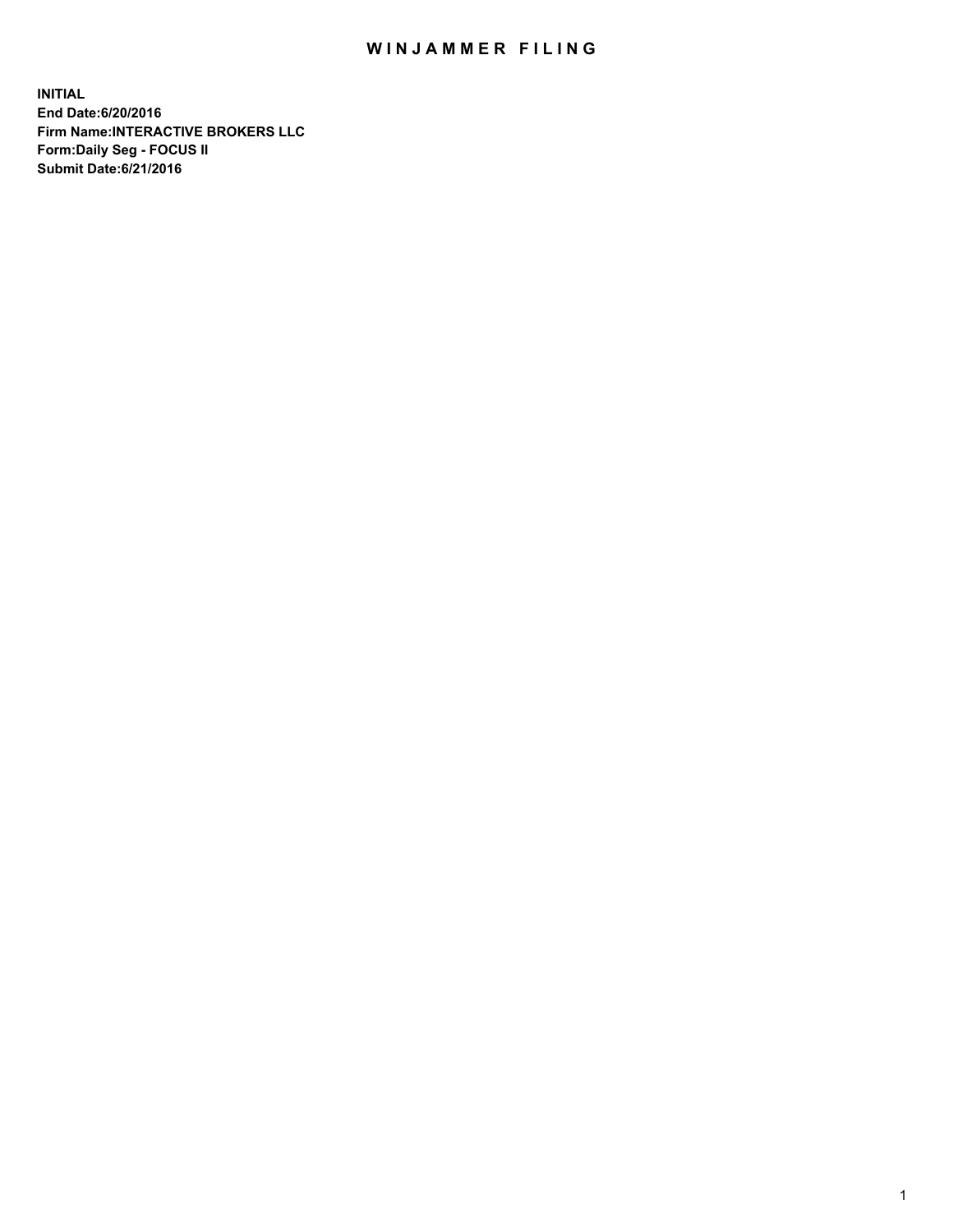## **INITIAL End Date:6/20/2016 Firm Name:INTERACTIVE BROKERS LLC Form:Daily Seg - FOCUS II Submit Date:6/21/2016 Daily Segregation - Cover Page**

| Name of Company<br><b>Contact Name</b><br><b>Contact Phone Number</b><br><b>Contact Email Address</b>                                                                                                                                                                                                                          | <b>INTERACTIVE BROKERS LLC</b><br><b>James Menicucci</b><br>203-618-8085<br>jmenicucci@interactivebrokers.c<br>om |
|--------------------------------------------------------------------------------------------------------------------------------------------------------------------------------------------------------------------------------------------------------------------------------------------------------------------------------|-------------------------------------------------------------------------------------------------------------------|
| FCM's Customer Segregated Funds Residual Interest Target (choose one):<br>a. Minimum dollar amount: ; or<br>b. Minimum percentage of customer segregated funds required:% ; or<br>c. Dollar amount range between: and; or<br>d. Percentage range of customer segregated funds required between: % and %.                       | $\overline{\mathbf{0}}$<br>0<br>155,000,000 245,000,000<br>00                                                     |
| FCM's Customer Secured Amount Funds Residual Interest Target (choose one):<br>a. Minimum dollar amount: ; or<br>b. Minimum percentage of customer secured funds required:%; or<br>c. Dollar amount range between: and; or<br>d. Percentage range of customer secured funds required between: % and %.                          | $\overline{\mathbf{0}}$<br>0<br>80,000,000 120,000,000<br>0 <sub>0</sub>                                          |
| FCM's Cleared Swaps Customer Collateral Residual Interest Target (choose one):<br>a. Minimum dollar amount: ; or<br>b. Minimum percentage of cleared swaps customer collateral required:% ; or<br>c. Dollar amount range between: and; or<br>d. Percentage range of cleared swaps customer collateral required between:% and%. | $\overline{\mathbf{0}}$<br>$\underline{\mathbf{0}}$<br>0 <sub>0</sub><br>0 <sub>0</sub>                           |

Attach supporting documents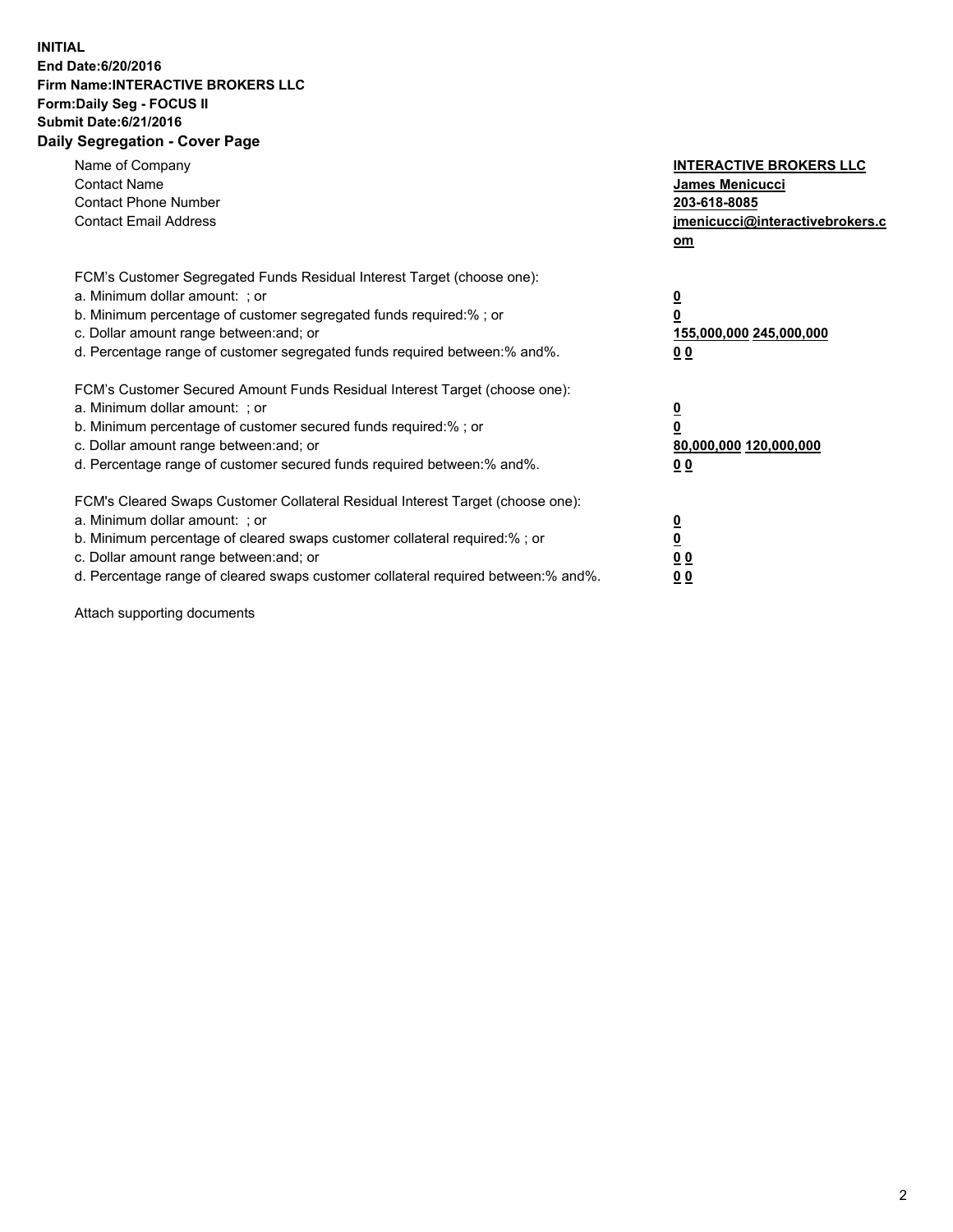## **INITIAL End Date:6/20/2016 Firm Name:INTERACTIVE BROKERS LLC Form:Daily Seg - FOCUS II Submit Date:6/21/2016 Daily Segregation - Secured Amounts**

|     | Dany Ocgregation - Oceaned Announts                                                         |                                  |
|-----|---------------------------------------------------------------------------------------------|----------------------------------|
|     | Foreign Futures and Foreign Options Secured Amounts                                         |                                  |
|     | Amount required to be set aside pursuant to law, rule or regulation of a foreign            | $0$ [7305]                       |
|     | government or a rule of a self-regulatory organization authorized thereunder                |                                  |
| 1.  | Net ledger balance - Foreign Futures and Foreign Option Trading - All Customers             |                                  |
|     | A. Cash                                                                                     | 291,944,916 [7315]               |
|     | B. Securities (at market)                                                                   | $0$ [7317]                       |
| 2.  | Net unrealized profit (loss) in open futures contracts traded on a foreign board of trade   | 11,977,436 [7325]                |
| 3.  | Exchange traded options                                                                     |                                  |
|     | a. Market value of open option contracts purchased on a foreign board of trade              | 83,613 [7335]                    |
|     | b. Market value of open contracts granted (sold) on a foreign board of trade                | $-98,557$ [7337]                 |
| 4.  | Net equity (deficit) (add lines 1.2. and 3.)                                                | 303,907,408 [7345]               |
| 5.  | Account liquidating to a deficit and account with a debit balances - gross amount           | 62,381 [7351]                    |
|     | Less: amount offset by customer owned securities                                            | 0 [7352] 62,381 [7354]           |
| 6.  | Amount required to be set aside as the secured amount - Net Liquidating Equity              | 303,969,789 [7355]               |
|     | Method (add lines 4 and 5)                                                                  |                                  |
| 7.  |                                                                                             |                                  |
|     | Greater of amount required to be set aside pursuant to foreign jurisdiction (above) or line | 303,969,789 [7360]               |
|     | 6.                                                                                          |                                  |
|     | FUNDS DEPOSITED IN SEPARATE REGULATION 30.7 ACCOUNTS                                        |                                  |
| 1.  | Cash in banks                                                                               |                                  |
|     | A. Banks located in the United States                                                       | 7,712,500 [7500]                 |
|     | B. Other banks qualified under Regulation 30.7                                              | 0 [7520] 7,712,500 [7530]        |
| 2.  | Securities                                                                                  |                                  |
|     | A. In safekeeping with banks located in the United States                                   | 358,196,640 [7540]               |
|     | B. In safekeeping with other banks qualified under Regulation 30.7                          | 0 [7560] 358,196,640 [7570]      |
| 3.  | Equities with registered futures commission merchants                                       |                                  |
|     | A. Cash                                                                                     | $0$ [7580]                       |
|     | <b>B.</b> Securities                                                                        | $0$ [7590]                       |
|     | C. Unrealized gain (loss) on open futures contracts                                         | $0$ [7600]                       |
|     | D. Value of long option contracts                                                           | $0$ [7610]                       |
|     | E. Value of short option contracts                                                          | 0 [7615] 0 [7620]                |
| 4.  | Amounts held by clearing organizations of foreign boards of trade                           |                                  |
|     | A. Cash                                                                                     | $0$ [7640]                       |
|     | <b>B.</b> Securities                                                                        | $0$ [7650]                       |
|     | C. Amount due to (from) clearing organization - daily variation                             | $0$ [7660]                       |
|     | D. Value of long option contracts                                                           | $0$ [7670]                       |
|     | E. Value of short option contracts                                                          | 0 [7675] 0 [7680]                |
| 5.  | Amounts held by members of foreign boards of trade                                          |                                  |
|     | A. Cash                                                                                     | 60,686,025 [7700]                |
|     | <b>B.</b> Securities                                                                        | $0$ [7710]                       |
|     | C. Unrealized gain (loss) on open futures contracts                                         | 1,734,263 [7720]                 |
|     | D. Value of long option contracts                                                           | 83,613 [7730]                    |
|     | E. Value of short option contracts                                                          | -98,557 [7735] 62,405,344 [7740] |
| 6.  | Amounts with other depositories designated by a foreign board of trade                      | $0$ [7760]                       |
| 7.  | Segregated funds on hand                                                                    | $0$ [7765]                       |
| 8.  | Total funds in separate section 30.7 accounts                                               | 428,314,484 [7770]               |
| 9.  | Excess (deficiency) Set Aside for Secured Amount (subtract line 7 Secured Statement         | 124,344,695 [7380]               |
|     | Page 1 from Line 8)                                                                         |                                  |
| 10. | Management Target Amount for Excess funds in separate section 30.7 accounts                 | 80,000,000 [7780]                |
| 11. | Excess (deficiency) funds in separate 30.7 accounts over (under) Management Target          | 44,344,695 [7785]                |
|     |                                                                                             |                                  |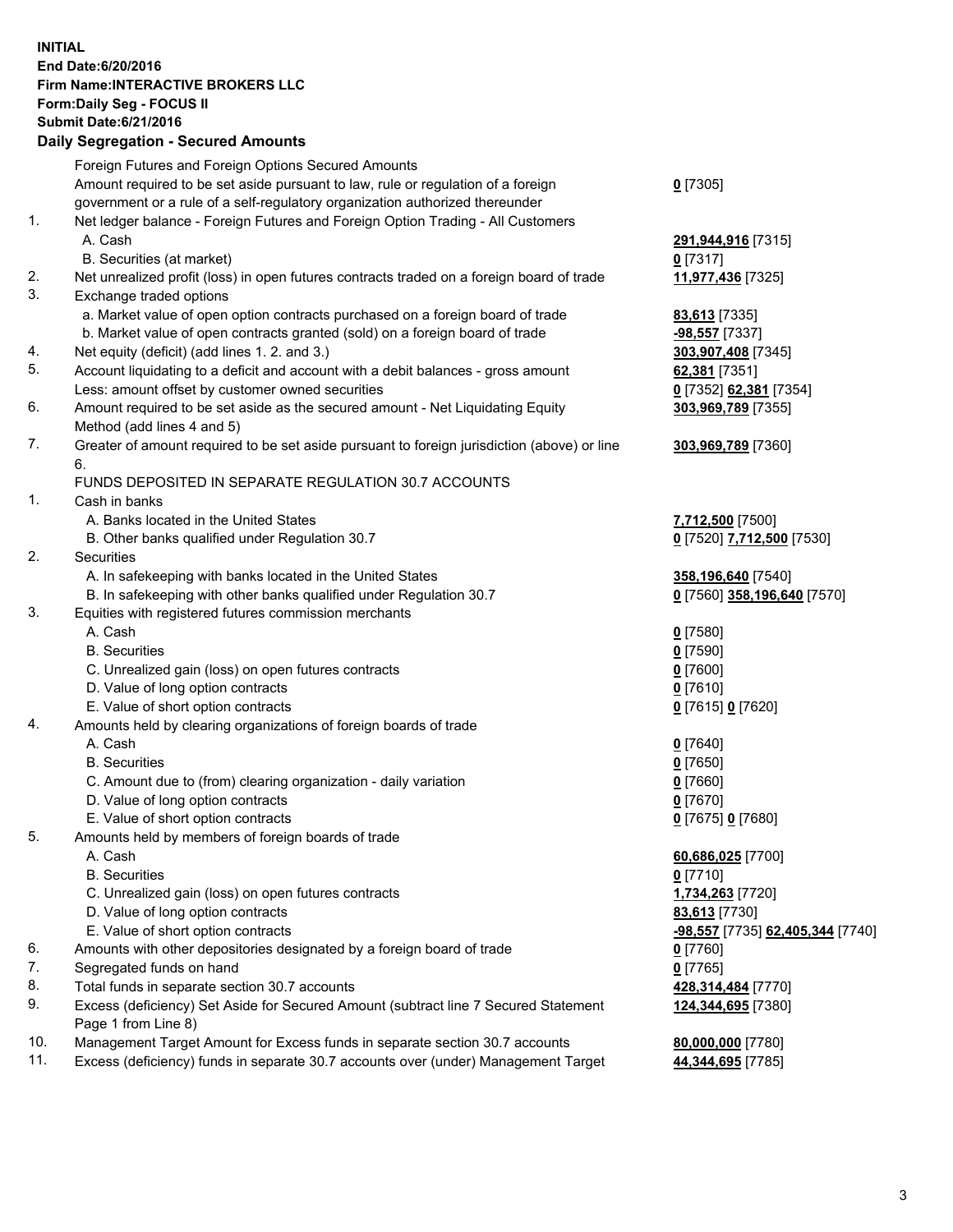**INITIAL End Date:6/20/2016 Firm Name:INTERACTIVE BROKERS LLC Form:Daily Seg - FOCUS II Submit Date:6/21/2016 Daily Segregation - Segregation Statement** SEGREGATION REQUIREMENTS(Section 4d(2) of the CEAct) 1. Net ledger balance A. Cash **2,787,364,439** [7010] B. Securities (at market) **0** [7020] 2. Net unrealized profit (loss) in open futures contracts traded on a contract market **32,523,461** [7030] 3. Exchange traded options A. Add market value of open option contracts purchased on a contract market **215,363,352** [7032] B. Deduct market value of open option contracts granted (sold) on a contract market **-290,073,902** [7033] 4. Net equity (deficit) (add lines 1, 2 and 3) **2,745,177,350** [7040] 5. Accounts liquidating to a deficit and accounts with debit balances - gross amount **169,757** [7045] Less: amount offset by customer securities **0** [7047] **169,757** [7050] 6. Amount required to be segregated (add lines 4 and 5) **2,745,347,107** [7060] FUNDS IN SEGREGATED ACCOUNTS 7. Deposited in segregated funds bank accounts A. Cash **133,644,594** [7070] B. Securities representing investments of customers' funds (at market) **1,868,229,075** [7080] C. Securities held for particular customers or option customers in lieu of cash (at market) **0** [7090] 8. Margins on deposit with derivatives clearing organizations of contract markets A. Cash **72,765,251** [7100] B. Securities representing investments of customers' funds (at market) **942,867,942** [7110] C. Securities held for particular customers or option customers in lieu of cash (at market) **0** [7120] 9. Net settlement from (to) derivatives clearing organizations of contract markets **19,133,855** [7130] 10. Exchange traded options A. Value of open long option contracts **215,358,536** [7132] B. Value of open short option contracts **-290,068,947** [7133] 11. Net equities with other FCMs A. Net liquidating equity **0** [7140] B. Securities representing investments of customers' funds (at market) **0** [7160] C. Securities held for particular customers or option customers in lieu of cash (at market) **0** [7170] 12. Segregated funds on hand **0** [7150] 13. Total amount in segregation (add lines 7 through 12) **2,961,930,306** [7180] 14. Excess (deficiency) funds in segregation (subtract line 6 from line 13) **216,583,199** [7190] 15. Management Target Amount for Excess funds in segregation **155,000,000** [7194] 16. Excess (deficiency) funds in segregation over (under) Management Target Amount **61,583,199** [7198]

Excess